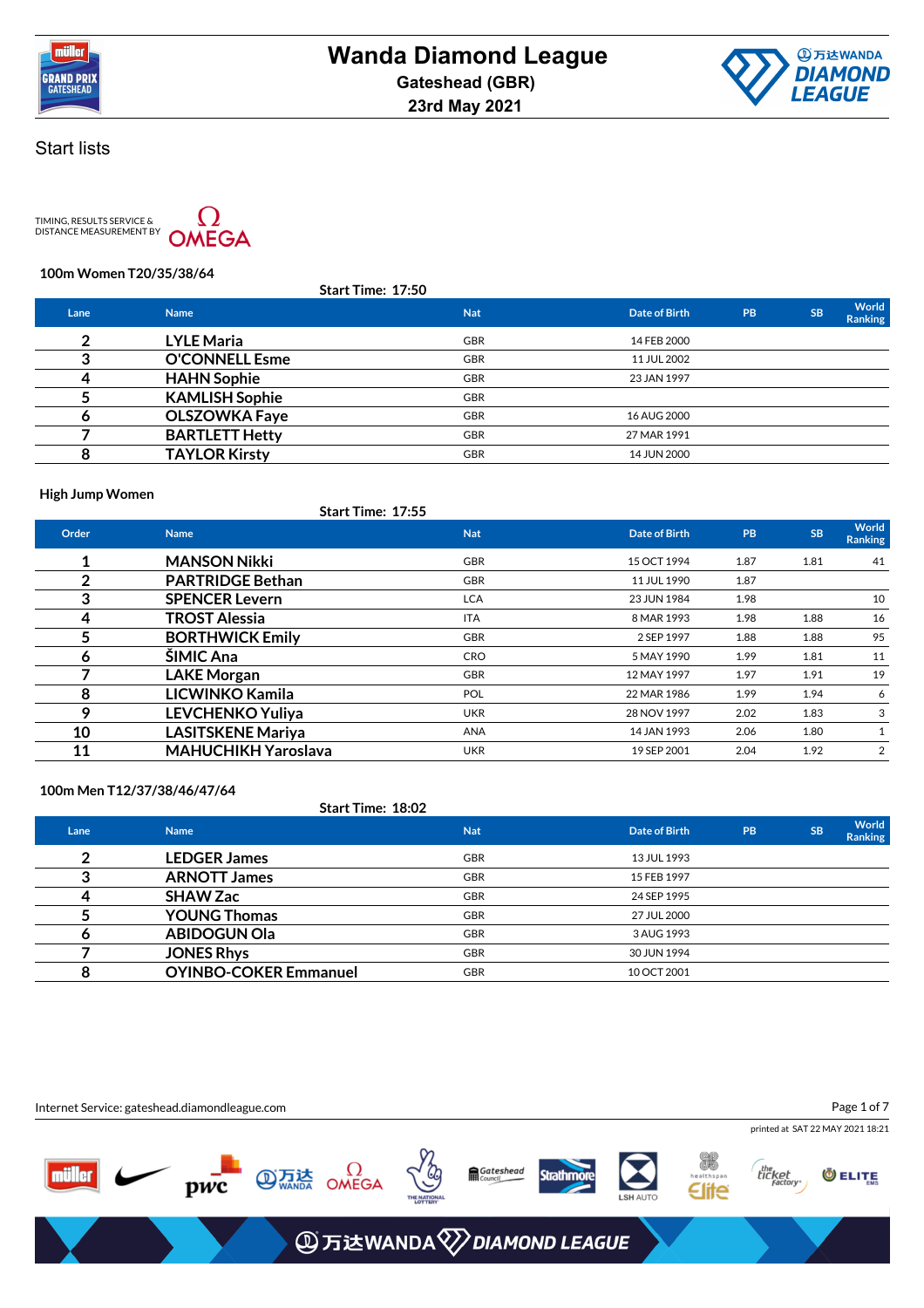



#### **Long Jump Men**

**Start Time: 18:09**

| Order | <b>Name</b>             | <b>Nat</b> | Date of Birth | <b>PB</b> | <b>SB</b> | World<br><b>Ranking</b> |
|-------|-------------------------|------------|---------------|-----------|-----------|-------------------------|
|       | <b>BANIGO Reynold</b>   | <b>GBR</b> | 13 AUG 1998   | 7.94      | 7.88      | 122                     |
|       | <b>FARQUHARSON Alex</b> | <b>GBR</b> | 9 JUN 1997    | 7.78      | 7.78      | 149                     |
|       | <b>JUŠKA Radek</b>      | <b>CZE</b> | 8 MAR 1993    | 8.31      | 7.62      | 52                      |
| 4     | <b>FRAYNE Henry</b>     | <b>AUS</b> | 14 APR 1990   | 8.34      | 7.97      | 13                      |
|       | <b>CÁCERES Eusebio</b>  | <b>ESP</b> | 10 SEP 1991   | 8.37      |           | 9                       |
| O     | <b>RANDAZZO Filippo</b> | <b>ITA</b> | 27 APR 1996   | 8.12      | 8.05      | 22                      |
|       | <b>PULLI Kristian</b>   | <b>FIN</b> | 2 SEP 1994    | 8.27      |           | 18                      |
| 8     | <b>MONTLER Thobias</b>  | <b>SWE</b> | 15 FEB 1996   | 8.22      |           | 8                       |
| Ω     | <b>GAYLE Tajay</b>      | <b>JAM</b> | 2 AUG 1996    | 8.69      | 8.27      | 2                       |
|       |                         |            |               |           |           |                         |

#### **200m Women T11/38/44**

|      |                         | <b>Start Time: 18:12</b> |               |    |           |                         |
|------|-------------------------|--------------------------|---------------|----|-----------|-------------------------|
| Lane | <b>Name</b>             | <b>Nat</b>               | Date of Birth | PB | <b>SB</b> | World<br><b>Ranking</b> |
|      | <b>JACKSON Bebe</b>     | <b>GBR</b>               | 3 DEC 2005    |    |           |                         |
|      | <b>SMITH Ali</b>        | <b>GBR</b>               | 13 DEC 1988   |    |           |                         |
|      | <b>CLEGG Libby</b>      | <b>GBR</b>               | 24 MAR 1990   |    |           |                         |
|      | <b>BASKETT Victoria</b> | <b>GBR</b>               | 2 MAY 1996    |    |           |                         |

## **200m Men T20/38/47/61**

|             | <b>Start Time: 18:22</b> |            |               |           |           |                  |
|-------------|--------------------------|------------|---------------|-----------|-----------|------------------|
| Lane        | <b>Name</b>              | <b>Nat</b> | Date of Birth | <b>PB</b> | <b>SB</b> | World<br>Ranking |
| $\mathbf 2$ | <b>PATERSON Ross</b>     | <b>GBR</b> | 31 AUG 1998   |           |           |                  |
| 3           | <b>THOMSON Alexander</b> | <b>GBR</b> | 27 JUN 2001   |           |           |                  |
| 4           | <b>BLANGO Columba</b>    | <b>GBR</b> | 6 JUL 1992    |           |           |                  |
|             | <b>KIRBY Ethan</b>       | <b>GBR</b> | 2 OCT 2001    |           |           |                  |
| O           | <b>BURROWS Shaun</b>     | <b>GBR</b> | 25 DEC 1997   |           |           |                  |
|             | <b>BRIDGE John</b>       | <b>GBR</b> | 15 MAY 2000   |           |           |                  |
| 8           | <b>WHITEHEAD Richard</b> | <b>GBR</b> | 19 JUL 1976   |           |           |                  |

#### **400m Hurdles Women**

#### **Start Time: 18:32**

| Lane | <b>Name</b>                | <b>Nat</b> | Date of Birth | <b>PB</b> | <b>SB</b> | World<br><b>Ranking</b> |
|------|----------------------------|------------|---------------|-----------|-----------|-------------------------|
| ◠    | <b>KENDALL Nicole</b>      | <b>GBR</b> | 26 JAN 1996   | 57.46     | 57.91     | 95                      |
|      | <b>ZAPLETALOVÁ Emma</b>    | <b>SVK</b> | 24 MAR 2000   | 55.19     | 55.83     |                         |
| 4    | <b>TURNER Jessica</b>      | <b>GBR</b> | 8 AUG 1995    | 55.72     | 56.85     | 40                      |
|      | <b>RUSSELL Janieve</b>     | <b>JAM</b> | 14 NOV 1993   | 53.46     | 55.45     | 10                      |
|      | <b>PETERSEN Sara Slott</b> | <b>DEN</b> | 9 APR 1987    | 53.55     | 55.76     | 19                      |
|      | <b>COOPER MILLET Nessa</b> | IRL        | 5 DEC 1994    | 57.29     | 57.73     | 111                     |
| 8    | <b>McLEAN Hayley</b>       | <b>GBR</b> | 9 SEP 1994    | 56.43     | 57.57     | 82                      |

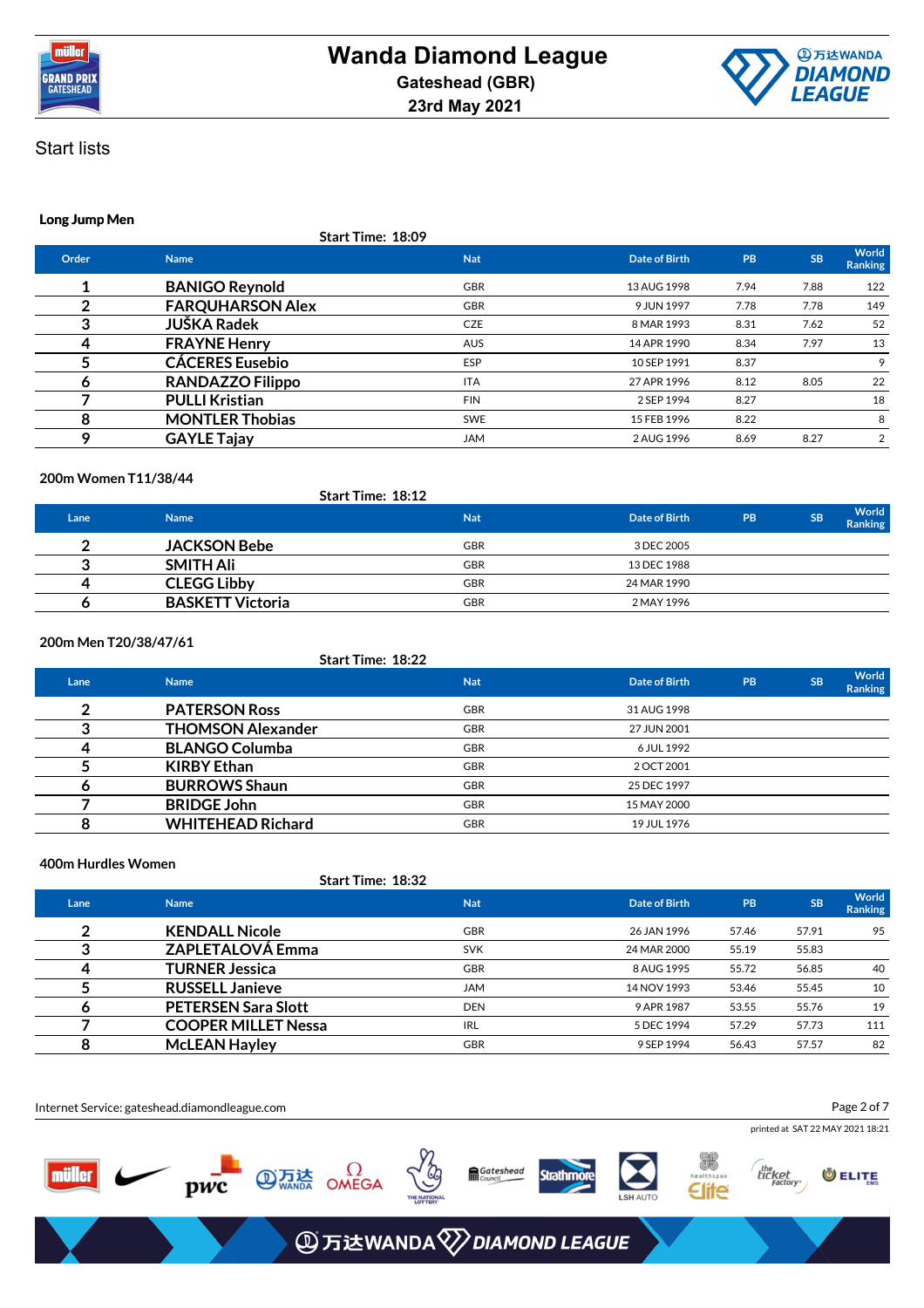



## **Shot Put Women**

**Start Time: 18:38**

| Order | <b>Name</b>                | <b>Nat</b> | <b>Date of Birth</b> | PB    | <b>SB</b> | World<br><b>Ranking</b> |
|-------|----------------------------|------------|----------------------|-------|-----------|-------------------------|
|       | <b>STRICKLER Amelia</b>    | <b>GBR</b> | 24 JAN 1994          | 17.83 | 17.52     | 48                      |
|       | <b>McKINNA Sophie</b>      | <b>GBR</b> | 31 AUG 1994          | 18.61 |           | 16                      |
|       | <b>SCHWANITZ Christina</b> | <b>GER</b> | 24 DEC 1985          | 20.77 |           | 2                       |
|       | <b>EALEY Chase</b>         | <b>USA</b> | 20 JUL 1994          | 19.68 | 18.93     | 4                       |
|       | <b>ROOS Fanny</b>          | <b>SWE</b> | 2 JAN 1995           | 19.06 |           | 8                       |
| o     | <b>THOMAS-DODD Danniel</b> | <b>JAM</b> | 11 NOV 1992          | 19.55 | 19.17     | 3                       |
|       | <b>EWEN Maggie</b>         | <b>USA</b> | 23 SEP 1994          | 19.47 | 19.32     |                         |
|       | <b>DONGMO Auriol</b>       | <b>POR</b> | 3 AUG 1990           | 19.53 |           | 12                      |
|       |                            |            |                      |       |           |                         |

#### **Pole Vault Men**

|       | <b>Start Time: 18:40</b>   |            |               |           |           |                  |
|-------|----------------------------|------------|---------------|-----------|-----------|------------------|
| Order | <b>Name</b>                | <b>Nat</b> | Date of Birth | <b>PB</b> | <b>SB</b> | World<br>Ranking |
|       | <b>MYERS Charlie</b>       | <b>GBR</b> | 12 JUN 1997   | 5.71      |           | 61               |
|       | <b>COPPELL Harry</b>       | <b>GBR</b> | 11 JUL 1996   | 5.85      |           | 32               |
|       | <b>WALSH Cole</b>          | <b>USA</b> | 14 JUN 1995   | 5.83      | 5.50      | 8                |
|       | <b>LAVILLENIE Valentin</b> | <b>FRA</b> | 16 JUL 1991   | 5.82      | 5.60      |                  |
|       | <b>BROEDERS</b> Ben        | BEL        | 21 JUN 1995   | 5.80      |           | 13               |
|       | <b>KENDRICKS Sam</b>       | <b>USA</b> | 7 SEP 1992    | 6.06      | 5.86      | 2                |
|       | <b>DUPLANTIS Armand</b>    | <b>SWE</b> | 10 NOV 1999   | 6.15      | 5.90      |                  |

# **100m Women**

| Heat A | Start Time: 18:42              |            |               |           |           |                         |
|--------|--------------------------------|------------|---------------|-----------|-----------|-------------------------|
| Lane   | <b>Name</b>                    | <b>Nat</b> | Date of Birth | <b>PB</b> | <b>SB</b> | <b>World</b><br>Ranking |
| ◠      | <b>HENRY Desiree</b>           | <b>GBR</b> | 26 AUG 1995   | 11.06     |           |                         |
|        | <b>MORRISON Natasha</b>        | <b>JAM</b> | 17 NOV 1992   | 10.87     | 10.87     | 33                      |
| 4      | <b>TA LOU Marie-Josée</b>      | <b>CIV</b> | 18 NOV 1988   | 10.85     |           | 3                       |
|        | <b>RICHARDSON Sha'Carri</b>    | <b>USA</b> | 25 MAR 2000   | 10.72     | 10.72     | 9                       |
| O      | <b>FRASER-PRYCE Shelly-Ann</b> | <b>JAM</b> | 27 DEC 1986   | 10.70     |           |                         |
|        | <b>OLIVER Javianne</b>         | <b>USA</b> | 26 DEC 1994   | 10.97     | 10.97     | 12                      |
| 8      | <b>SEDNEY Zoë</b>              | <b>NED</b> | 15 DEC 2001   | 11.62     |           | 699                     |

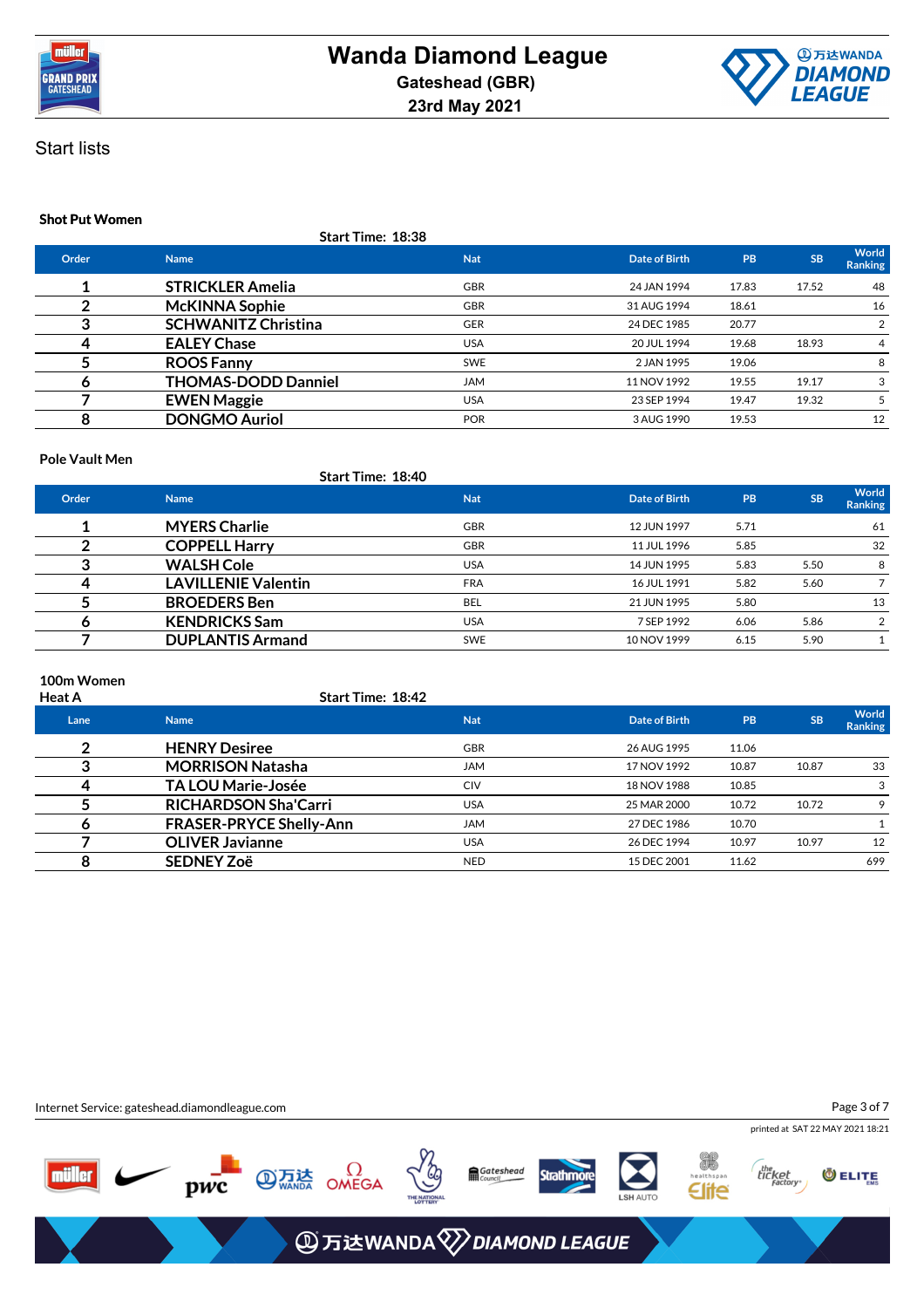



## **100m Women**

| <b>Heat B</b> | <b>Start Time: 18:50</b> |            |               |       |           |                         |
|---------------|--------------------------|------------|---------------|-------|-----------|-------------------------|
| Lane          | <b>Name</b>              | <b>Nat</b> | Date of Birth | PB    | <b>SB</b> | World<br><b>Ranking</b> |
| າ             | <b>LANSIQUOT Imani</b>   | <b>GBR</b> | 17 DEC 1997   | 11.09 |           | 28                      |
|               | del PONTE Ajla           | <b>SUI</b> | 15 JUL 1996   | 11.08 |           | 29                      |
|               | <b>ASHER-SMITH Dina</b>  | <b>GBR</b> | 4 DEC 1995    | 10.83 |           |                         |
|               | <b>OKAGBARE Blessing</b> | <b>NGR</b> | 9 OCT 1988    | 10.79 | 10.97     | 11                      |
| o             | <b>WHYTE Natalliah</b>   | <b>JAM</b> | 9 AUG 1997    | 11.04 | 11.07     | 31                      |
|               | <b>SEDNEY Naomi</b>      | <b>NED</b> | 17 DEC 1994   | 11.24 | 11.38     | 123                     |
|               | <b>BOGLIOLO Luminosa</b> | <b>ITA</b> | 3 JUL 1995    | 11.68 | 11.68     |                         |
|               |                          |            |               |       |           |                         |

Qualification: First 3 in each heat and the next 2 fastest advance to the Final

#### **400m Women**

#### **Start Time: 19:03**

| Lane | <b>Name</b>                    | <b>Nat</b> | Date of Birth | <b>PB</b> | <b>SB</b> | World<br>Ranking |
|------|--------------------------------|------------|---------------|-----------|-----------|------------------|
|      | de WITTE Lisanne               | <b>NED</b> | 10 SEP 1992   | 50.77     |           | 8                |
|      | <b>KLAVER Lieke</b>            | <b>NED</b> | 20 AUG 1998   | 50.98     |           | 91               |
|      | <b>NIELSEN Laviai</b>          | <b>GBR</b> | 13 MAR 1996   | 50.83     |           | 9                |
|      | <b>JACKSON Shericka</b>        | <b>JAM</b> | 16 JUL 1994   | 49.47     | 52.01     | 3                |
|      | <b>ELLIS Kendall</b>           | <b>USA</b> | 8 MAR 1996    | 49.99     | 50.30     | 10               |
|      | <b>McPHERSON Stephenie Ann</b> | <b>JAM</b> | 25 NOV 1988   | 49.92     | 51.09     | 4                |
|      | <b>WHITNEY Kaylin</b>          | <b>USA</b> | 9 MAR 1998    | 51.04     | 51.04     | 59               |
|      | <b>DIAMOND Emily</b>           | <b>GBR</b> | 11 JUN 1991   | 51.23     | 52.61     | 26               |

#### **3000m Steeplechase Men**

|                | Start Time: 19:15               |            |                      |           |           |                         |
|----------------|---------------------------------|------------|----------------------|-----------|-----------|-------------------------|
| Order          | <b>Name</b>                     | <b>Nat</b> | <b>Date of Birth</b> | <b>PB</b> | <b>SB</b> | World<br><b>Ranking</b> |
| 1              | <b>KEBENEI Stanley Kipkoech</b> | <b>USA</b> | 6 NOV 1989           | 8:08.30   | 8:30.57   | 10                      |
| $\overline{2}$ | <b>NIPPERESS James</b>          | <b>AUS</b> | 21 MAY 1990          | 8:30.13   | 8:30.13   | 41                      |
| 3              | <b>PEARCE Mark</b>              | <b>GBR</b> | 19 JAN 1996          | 8:33.61   |           | 135                     |
| 4              | <b>HESSELBJERG Ole</b>          | <b>DEN</b> | 23 APR 1990          | 8:24.87   |           |                         |
| 5              | <b>ARCE Daniel</b>              | <b>ESP</b> | 22 APR 1992          | 8:19.40   | 8:21.53   | 48                      |
| 6              | <b>BOR Hillary</b>              | <b>USA</b> | 22 NOV 1989          | 8:08.41   | 8:22.55   | $\overline{7}$          |
| 7              | <b>SEDDON Zak</b>               | <b>GBR</b> | 28 JUN 1994          | 8:21.28   | 8:29.37   | 25                      |
| 8              | <b>RAITANEN Topi</b>            | <b>FIN</b> | 7 FEB 1996           | 8:16.57   |           | 20                      |
| 9              | <b>HUGHES Matthew</b>           | <b>CAN</b> | 3 AUG 1989           | 8:11.64   |           | 14                      |
| 10             | <b>NORMAN Phil</b>              | <b>GBR</b> | 20 OCT 1989          | 8:20.12   | 8:20.12   | 60                      |
| 11             | <b>KIBIWOT Abraham</b>          | <b>KEN</b> | 6 APR 1996           | 8:05.72   | 8:40.52   | 6                       |
| 12             | <b>BETT Leonard Kipkemoi</b>    | <b>KEN</b> | 3 NOV 2000           | 8:08.61   |           | 11                      |
| 13             | <b>EL BAKKALI Soufiane</b>      | <b>MAR</b> | 7 JAN 1996           | 7:58.15   |           | $\mathbf{1}$            |
| 14             | <b>BEDRANI Djilali</b>          | <b>FRA</b> | 1 OCT 1993           | 8:05.23   |           | 8                       |
| 15             | <b>BUCKINGHAM Ben</b>           | (PM) AUS   | 8 NOV 1991           | 8:27.38   | 8:27.38   | 18                      |

Internet Service: gateshead.diamondleague.com Page 4 of 7printed at SAT 22 MAY 2021 18:21 **PWC EXAMPLE ONEGA** the<br>ticket<br>factory\* Gateshead **Strathmore**  $m$ iller O ELITE Elite **④万达WANDA** 2DIAMOND LEAGUE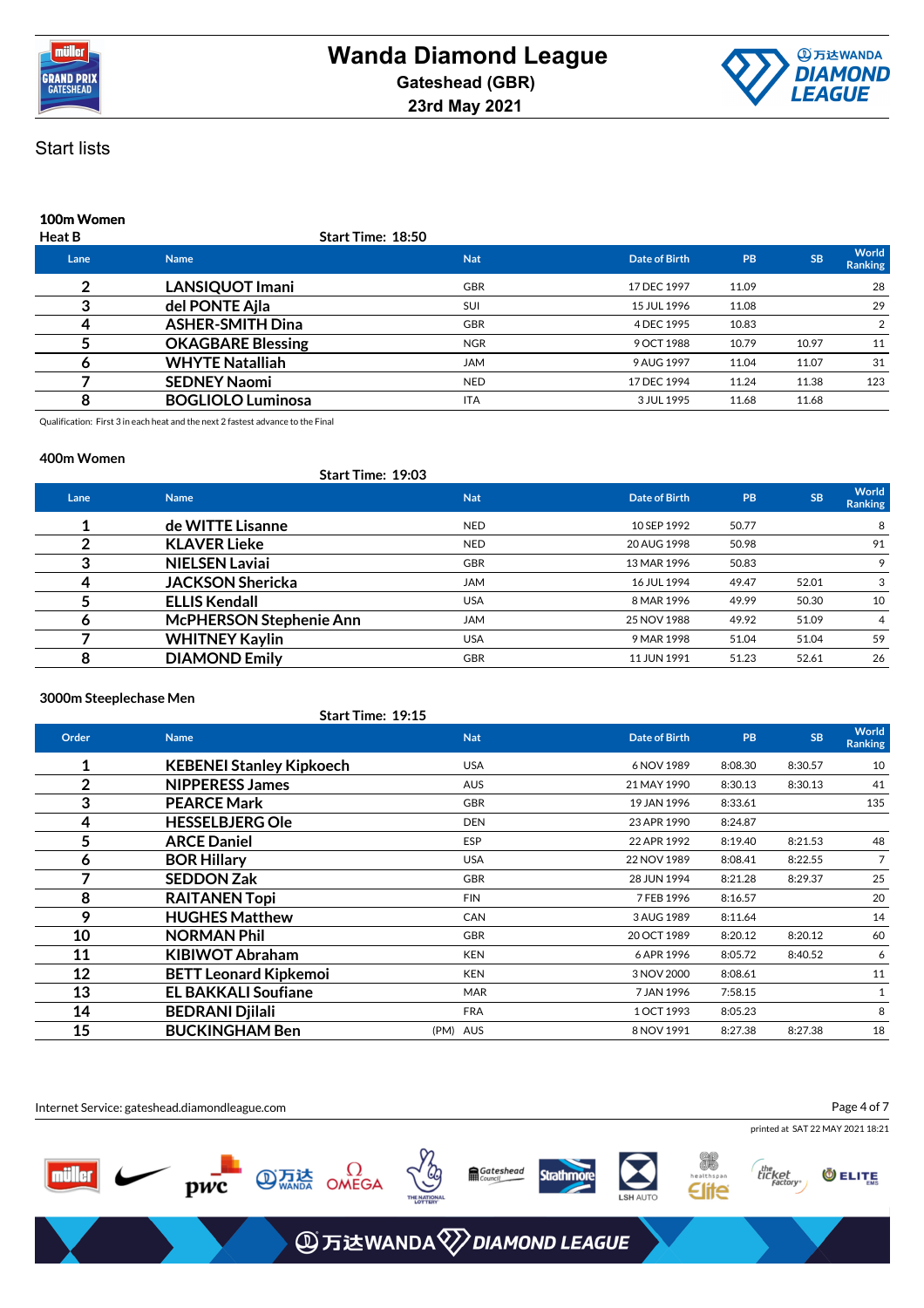



## **Javelin Throw Men**

**Start Time: 19:35**

| Order | <b>Name</b>             | <b>Nat</b> | Date of Birth | PB    | <b>SB</b> | World<br><b>Ranking</b> |
|-------|-------------------------|------------|---------------|-------|-----------|-------------------------|
|       | <b>HUGHES Harry</b>     | <b>GBR</b> | 26 SEP 1997   | 80.32 | 75.94     | 110                     |
|       | RIVASZ-TÓTH Norbert     | <b>HUN</b> | 6 MAY 1996    | 83.42 | 75.12     | 16                      |
|       | <b>CAKŠS Gatis</b>      | LAT        | 13 JUN 1995   | 84.56 |           | 25                      |
|       | <b>KRUKOWSKI Marcin</b> | <b>POL</b> | 14 JUN 1992   | 88.09 | 79.61     | 8                       |
|       | <b>AMB Kim</b>          | <b>SWE</b> | 31 JUL 1990   | 86.49 | 79.72     | 11                      |
|       | <b>VADLEJCH Jakub</b>   | <b>CZE</b> | 10 OCT 1990   | 89.73 | 82.31     |                         |
|       | <b>WALCOTT Keshorn</b>  | <b>TTO</b> | 2 APR 1993    | 90.16 | 82.75     | 14                      |
| 8     | <b>PETERS Anderson</b>  | <b>GRN</b> | 21 OCT 1997   | 87.31 | 83.39     | 5                       |
|       |                         |            |               |       |           |                         |

#### **100m Hurdles Women**

|      | <b>Start Time: 19:37</b> |            |               |           |           |                  |
|------|--------------------------|------------|---------------|-----------|-----------|------------------|
| Lane | <b>Name</b>              | <b>Nat</b> | Date of Birth | <b>PB</b> | <b>SB</b> | World<br>Ranking |
|      | <b>TAPPER Megan</b>      | <b>JAM</b> | 18 MAR 1994   | 12.61     | 13.11     | 12               |
|      | <b>SEDNEY Zoë</b>        | <b>NED</b> | 15 DEC 2001   | 13.24     | 13.26     | 131              |
| 3    | <b>BOGLIOLO Luminosa</b> | <b>ITA</b> | 3 JUL 1995    | 12.78     | 12.84     | 17               |
| 4    | <b>PORTER Tiffany</b>    | <b>GBR</b> | 13 NOV 1987   | 12.51     | 12.62     | 15               |
| 5    | <b>SEMBER Cindy</b>      | <b>GBR</b> | 5 AUG 1994    | 12.53     | 12.53     | 11               |
| o    | <b>KOZÁK Luca</b>        | <b>HUN</b> | 1 JUN 1996    | 12.71     | 12.81     | 22               |
|      | <b>VALETTE Laura</b>     | <b>FRA</b> | 16 FEB 1997   | 12.87     | 12.87     | 44               |
| 8    | <b>SEYMOUR Pedrya</b>    | <b>BAH</b> | 29 MAY 1995   | 12.64     | 12.88     | 26               |

#### **Triple Jump Women**

|       | Start Time: 19:45             |            |               |       |           |                  |
|-------|-------------------------------|------------|---------------|-------|-----------|------------------|
| Order | <b>Name</b>                   | <b>Nat</b> | Date of Birth | PB    | <b>SB</b> | World<br>Ranking |
|       | <b>KILTY Dovile</b>           | LTU        | 14 JUL 1993   | 14.28 |           | 16               |
|       | <b>OGBETA Naomi</b>           | <b>GBR</b> | 18 APR 1998   | 14.15 |           | 26               |
|       | <b>SALADUKHA Olha</b>         | <b>UKR</b> | 4 JUN 1983    | 14.99 |           | 8                |
| 4     | <b>PAPACHRISTOU Paraskevi</b> | <b>GRE</b> | 17 APR 1989   | 14.73 |           | 6                |
|       | <b>MAMONA Patrícia</b>        | <b>POR</b> | 21 NOV 1988   | 14.65 |           | 9                |
| O     | <b>ORJI Keturah</b>           | <b>USA</b> | 5 MAR 1996    | 14.92 | 14.92     | 5                |
|       | <b>WILLIAMS Kimberly</b>      | <b>JAM</b> | 3 NOV 1988    | 14.64 | 14.62     | 4                |
| 8     | <b>RICKETTS Shanieka</b>      | <b>JAM</b> | 2 FEB 1992    | 14.93 | 14.63     | 2                |
|       |                               |            |               |       |           |                  |

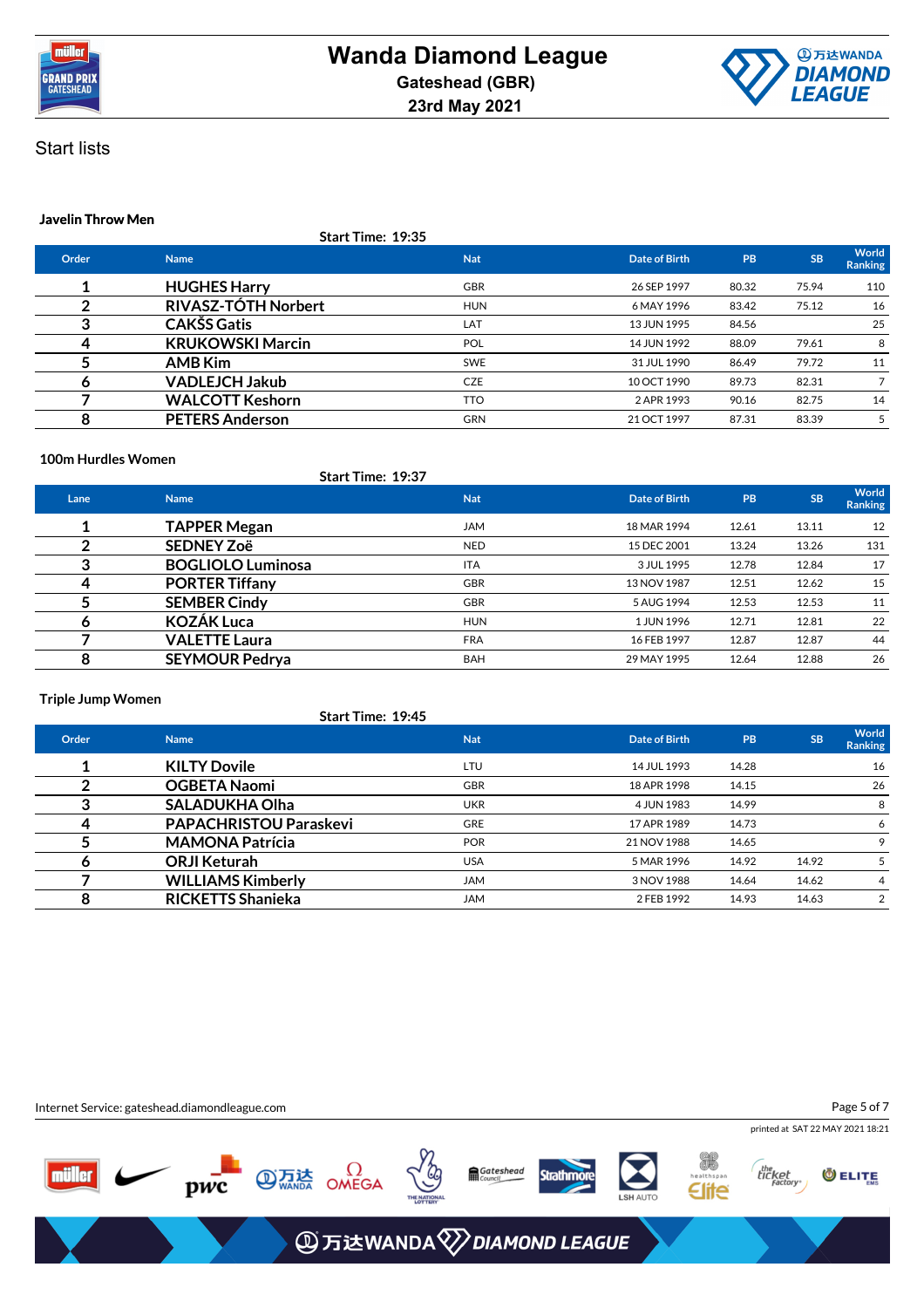



## **1500m Men**

**Start Time: 19:49**

| Order          | <b>Name</b>                     | <b>Nat</b> | <b>Date of Birth</b> | PB      | <b>SB</b> | World<br><b>Ranking</b> |
|----------------|---------------------------------|------------|----------------------|---------|-----------|-------------------------|
| 1              | <b>LINDGREEN Andreas</b>        | <b>DEN</b> | 18 FEB 1998          | 3:41.17 |           |                         |
| $\overline{2}$ | ORDÓÑEZ Saúl                    | <b>ESP</b> | 10 APR 1994          | 3:34.98 |           |                         |
| 3              | <b>MILLS George</b>             | <b>GBR</b> | 12 MAY 1999          | 3:36.72 | 3:40.11   | 97                      |
| 4              | <b>FONTES Ignacio</b>           | <b>ESP</b> | 22 JUN 1998          | 3:33.72 | 3:36.48   | 61                      |
| 5              | <b>DAVIS Archie</b>             | <b>GBR</b> | 16 OCT 1998          | 3:40.30 |           | 143                     |
| 6              | <b>BERGLUND Kalle</b>           | <b>SWE</b> | 11 MAR 1996          | 3:33.70 |           | 20                      |
| 7              | <b>KEEN Thomas</b>              | <b>GBR</b> | 16 JUN 2001          | 3:43.97 |           | 283                     |
| 8              | <b>GREGSON Ryan</b>             | <b>AUS</b> | 26 APR 1990          | 3:31.06 | 3:36.72   | 37                      |
| 9              | <b>McSWEYN Stewart</b>          | <b>AUS</b> | 1 JUN 1995           | 3:30.51 | 3:34.55   | 13                      |
| 10             | <b>HOARE Oliver</b>             | <b>AUS</b> | 29 JAN 1997          | 3:33.19 | 3:33.19   | 11                      |
| 11             | <b>MUSAB Adam Ali</b>           | QAT        | 17 APR 1995          | 3:32.41 | 3:32.41   | 111                     |
| 12             | <b>RAMSDEN Matthew</b>          | <b>AUS</b> | 23 JUL 1997          | 3:34.83 | 3:34.97   | 27                      |
| 13             | <b>INGEBRIGTSEN Jakob</b>       | <b>NOR</b> | 19 SEP 2000          | 3:28.68 |           | 2                       |
| 14             | <b>SOWINSKI Erik</b>            | (PM) USA   | 21 DEC 1989          | 3:44.82 |           |                         |
| 15             | <b>KIPROTICH Brimin Kiprono</b> | (PM) KEN   | 20 AUG 1999          | 3:35.32 |           | 114                     |
|                |                                 |            |                      |         |           |                         |

#### **5000m Men**

# **Start Time: 20:02**

| Order          | <b>Name</b>                     | <b>Nat</b> | <b>Date of Birth</b> | PB       | <b>SB</b> | <b>World</b><br><b>Ranking</b> |
|----------------|---------------------------------|------------|----------------------|----------|-----------|--------------------------------|
| 1              | <b>FOPPEN Mike</b>              | <b>NED</b> | 29 NOV 1996          | 13:13.06 | 13:20.05  | 35                             |
| $\overline{2}$ | <b>DAVIES Jonathan</b>          | <b>GBR</b> | 28 OCT 1994          | 13:23.94 | 13:53.06  |                                |
| 3              | <b>MECHAAL Adel</b>             | ESP        | 5 DEC 1990           | 13:15.40 |           | 71                             |
| 4              | <b>HENDRIX Robin</b>            | <b>BEL</b> | 14 JAN 1995          | 13:19.50 |           | 44                             |
| 5              | <b>ROWE Jack</b>                | <b>GBR</b> | 30 JAN 1996          | 13:37.85 |           |                                |
| 6              | <b>RAESS Jonas</b>              | <b>SUI</b> | 8 MAR 1994           | 13:20.08 |           | 82                             |
| 7              | <b>KROP Jacob</b>               | <b>KEN</b> | 4 JUN 2001           | 13:03.08 |           | 12                             |
| 8              | <b>TOBIN Seán</b>               | <b>IRL</b> | 20 JUL 1994          | 13:53.65 |           |                                |
| 9              | <b>INGEBRIGTSEN Henrik</b>      | <b>NOR</b> | 24 FEB 1991          | 13:15.38 |           | 16                             |
| 10             | <b>KIBET Michael</b>            | <b>KEN</b> | 3 SEP 1999           | 13:11.08 | 13:36.60  | 17                             |
| 11             | <b>BUTCHART Andrew</b>          | <b>GBR</b> | 14 OCT 1991          | 13:06.21 | 13:20.39  | 15                             |
| 12             | <b>GRESSIER Jimmy</b>           | <b>FRA</b> | 4 MAY 1997           | 13:15.77 | 13:18.00  | 50                             |
| 13             | <b>McDONALD Morgan</b>          | <b>AUS</b> | 23 APR 1996          | 13:15.83 | 13:21.39  | 19                             |
| 14             | <b>McNEILL David</b>            | <b>AUS</b> | 6 OCT 1986           | 13:12.82 | 13:12.82  | 45                             |
| 15             | <b>SMITH Jake</b>               | <b>GBR</b> | 19 MAY 1998          | 13:47.91 |           |                                |
| 16             | <b>OUMAIZ Ouassim</b>           | <b>ESP</b> | 30 MAR 1999          | 13:13.14 |           |                                |
| 17             | <b>KIMELI Nicholas Kipkorir</b> | <b>KEN</b> | 29 SEP 1998          | 12:51.78 |           | 4                              |
| 18             | <b>KATIR Mohamed</b>            | ESP        | 17 FEB 1998          | 13:50.19 |           |                                |
| 19             | <b>CLARKE Adam</b>              | (PM) GBR   | 3 APR 1991           | 13:39.21 | 13:48.97  | 245                            |